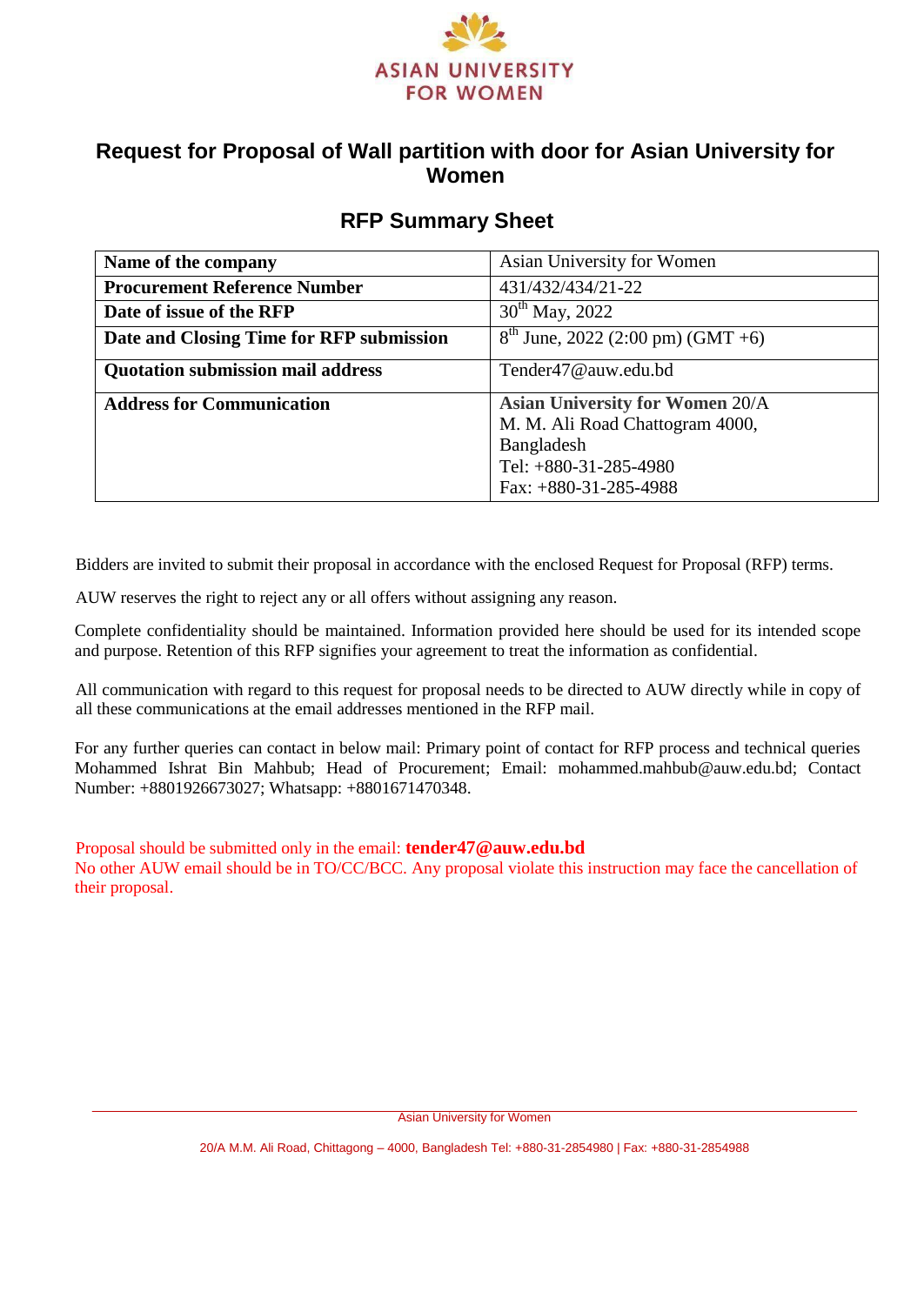

# **Objective**

Asian University for Women (AUW) seeks to graduate women who will be skilled and innovative professionals, service-oriented leaders in the businesses and communities in which they will work and live, and promoters of intercultural understanding and sustainable human and economic development in Asia and throughout the world.

## **Requirements**

We, to achieve our objectives, need the following product/services are below:

#### **Description of Product/Service: Wall partition with door for Asian University for Women**

| <b>Tames Tower</b>              |                                                                                                                                    |             |                          |  |
|---------------------------------|------------------------------------------------------------------------------------------------------------------------------------|-------------|--------------------------|--|
| SI. No.                         | <b>Description</b>                                                                                                                 | <b>Unit</b> | <b>Quantity Required</b> |  |
|                                 | <b>A-UNIT TOTAL APARTMENT-4</b>                                                                                                    |             |                          |  |
| 01                              | Wall partition work size-<br>$9.5" \times 7.5" = 71.25$<br>$8'x1.5" = 12$<br>$7'$ x 5.5"=38.5-21=17.5<br>Total per flat sft-100.75 | Sft         | 403                      |  |
| 02                              | Total Door size-3'x7' with fitting and fixing                                                                                      | Pcs         | 04                       |  |
|                                 | <b>B-UNIT TOTAL APARTMENT-5</b>                                                                                                    |             |                          |  |
| 03                              | Wall partition work size-<br>$7''x5'=35$<br>$7'x7.6" = 52.5 - 21 = 31.5$<br>Total per flat sft-66.5                                | Sft         | 333                      |  |
| 04                              | Total Door size-3'x7' with fitting and fixing                                                                                      | Pcs         | 05                       |  |
| <b>C-UNIT TOTAL APARTMENT-5</b> |                                                                                                                                    |             |                          |  |
| 05                              | Wall partition work size-<br>$7"x9'=63-21=42$<br>$7'x4.5" = 31.5$<br>Total per flat sft-73.5                                       | Sft         | 368                      |  |
| 06                              | Total Door size-3'x7' with fitting and fixing                                                                                      | Pcs         | 05                       |  |
| <b>D-UNIT TOTAL APARTMENT-4</b> |                                                                                                                                    |             |                          |  |
| 07                              | Wall partition work size-<br>$7"x5'=35-21=14$<br>$7'x6.5" = 45.5$<br>Total per flat sft-59.5                                       | Pcs         | 238                      |  |
| 08                              | Total Door size-3'x7' with fitting and fixing                                                                                      | Pcs         | 04                       |  |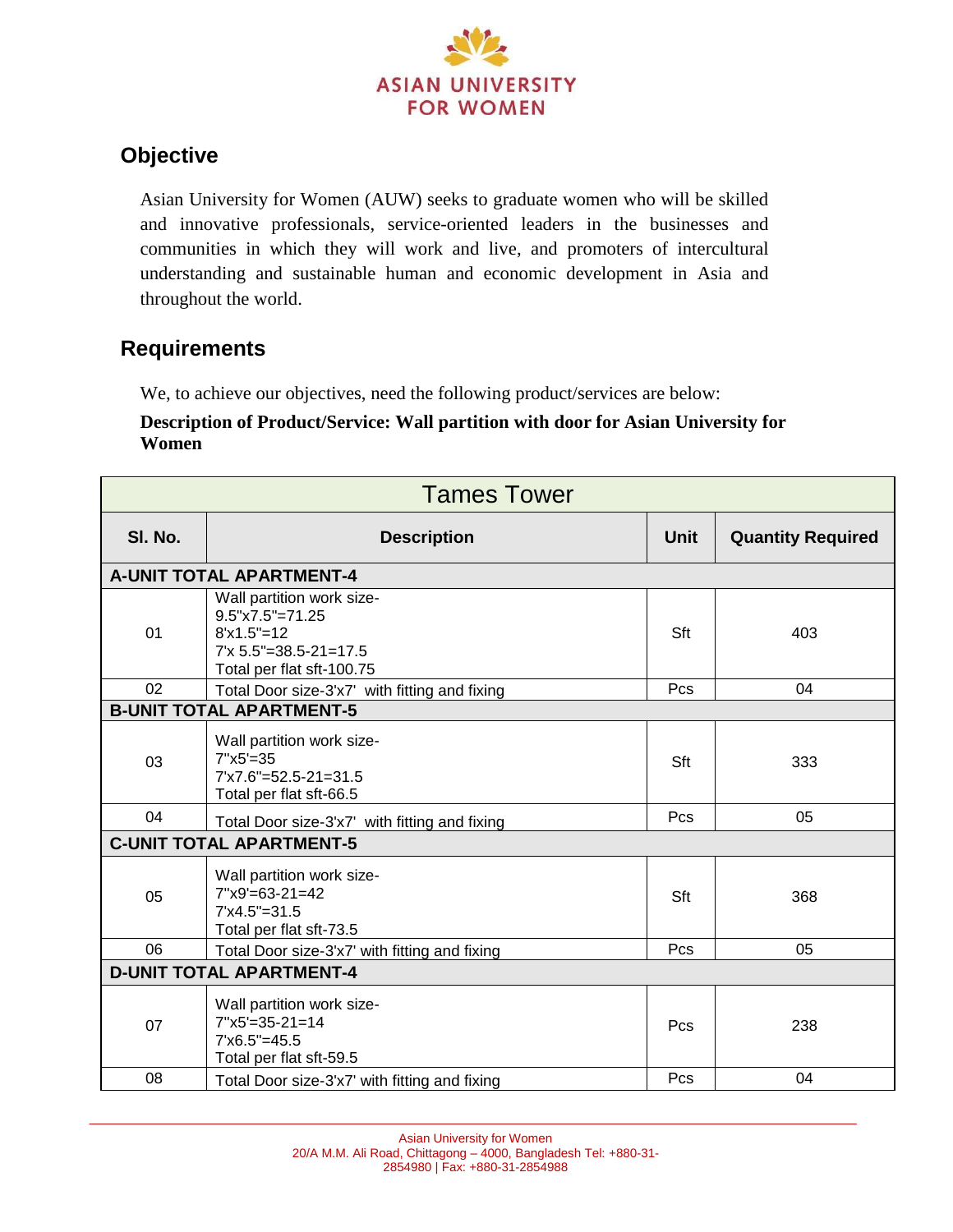

| <b>Sun Valley</b>                               |                                                                                                                                                                                |             |                          |
|-------------------------------------------------|--------------------------------------------------------------------------------------------------------------------------------------------------------------------------------|-------------|--------------------------|
| SI. No.                                         | <b>Description</b>                                                                                                                                                             | <b>Unit</b> | <b>Quantity Required</b> |
|                                                 | <b>Wall Partition work on Sunvalley-Basement</b>                                                                                                                               |             |                          |
| 01                                              | Wall partition work size-<br>$8.5''$ x $8'$ =68'<br>$8'x9=72x2=144$<br>15'x9=135'<br>2.0x10.5=21<br>Total per flat sft- 368-42=326                                             | Sft         | 326                      |
| 02                                              | Total Door size-3'x7' with fitting and fixing (Partex)                                                                                                                         | Pcs         | 03                       |
|                                                 | Wall Partition work on Sunvelly-Ground floor                                                                                                                                   |             |                          |
| 03                                              | Wall partition work size-<br>14"x11'=154"<br>$8'x11=88'$<br>$4'x11=44'$<br>19'x11'=209<br>22'x9.5=209'<br>$8'x9.5'=76'$<br>Total per flat sft- 780-21=759                      | Sft         | 759                      |
| 04                                              | Total Door size-3'x7' with fitting and fixing                                                                                                                                  | Pcs         | 01                       |
|                                                 | <b>Wall Partition work on Sunvelly-level-01</b>                                                                                                                                |             |                          |
| 05                                              | Wall partition work size-<br>14x9"=126'<br>21'x9=189'<br>8'x9=72x2=144"<br>$16.0x8 = 108$<br>Total per flat sft- 577-70=517                                                    | Sft         | 517                      |
| 06                                              | Total Door size-5'x7' with fitting and Fixing<br>Sliding Door size 5'x7'                                                                                                       | Pcs         | 12                       |
|                                                 | <b>Wall Partition work on Sunvelly-level-02</b>                                                                                                                                |             |                          |
| 07                                              | Wall partition work size-<br>14.5"x 9'=130.5"<br>10'x10.5=105'<br>15.5'x9=139<br>$.5'x2=279'$<br>$5x9' = 45$<br>Total per flat sft- 559.5'-42=517.5'                           | Pcs         | 517                      |
| 08                                              | Total Door size-3'x7' with fitting and Fixing                                                                                                                                  | Pcs         | 02                       |
| <b>Wall Partition work on Sunvelly-level-03</b> |                                                                                                                                                                                |             |                          |
| 9                                               | Wall partition work size-<br>22'x 9'=198'<br>14.5'x9'=130.5"<br>15.5'x10.5=162.8'<br>$5x9' = 45$<br>$9'x10.5'=94.5'$<br>15.5'x9'=139.5<br>Total per flat sft- 770.3'-63=707.3' | Pcs         | 707.3'                   |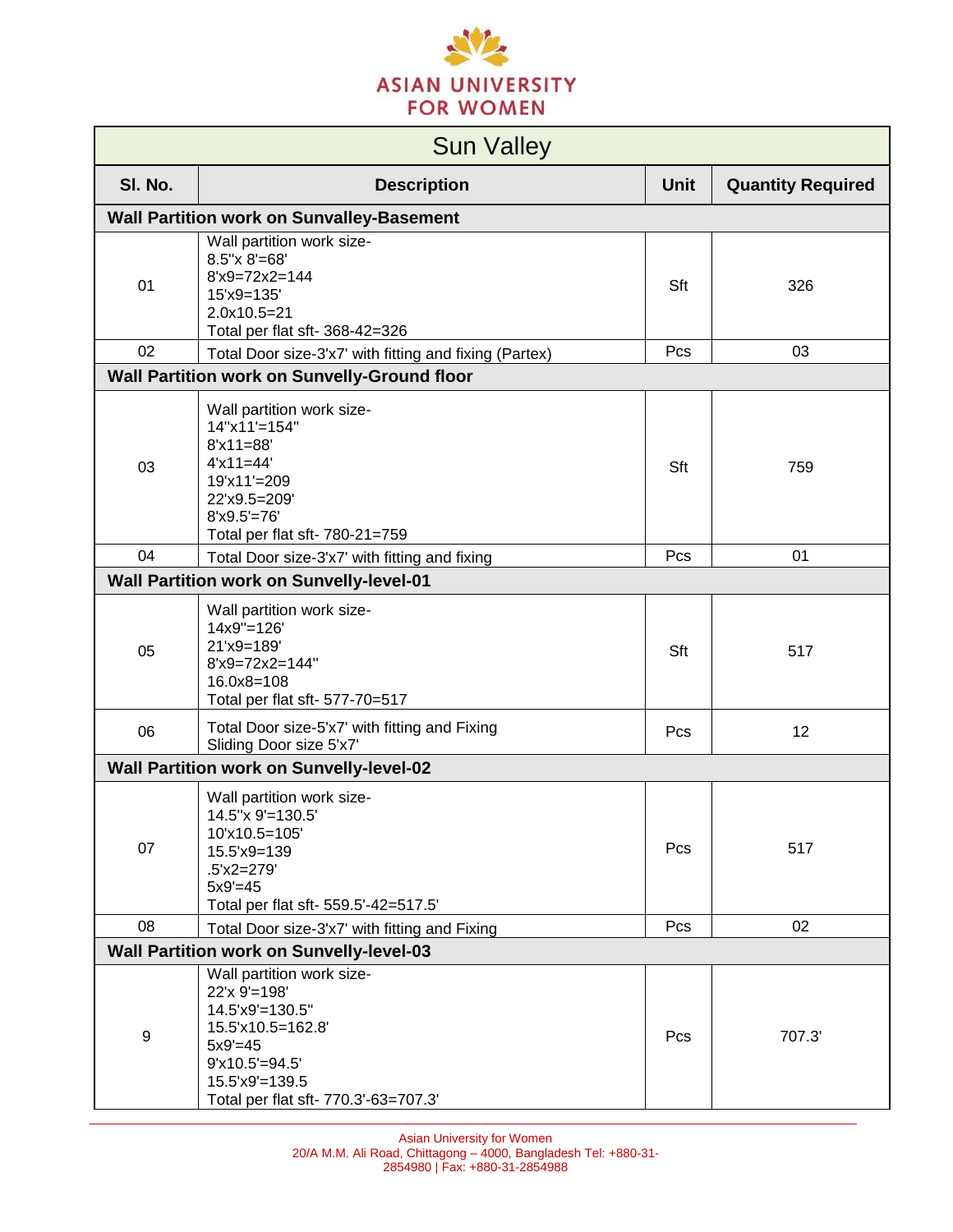

| 10                                              | Total Door size-3'x7' with fitting and Fixing                                                                                                                                                                                     | Pcs | 03   |
|-------------------------------------------------|-----------------------------------------------------------------------------------------------------------------------------------------------------------------------------------------------------------------------------------|-----|------|
| <b>Wall Partition work on Sunvelly-level-04</b> |                                                                                                                                                                                                                                   |     |      |
| 11                                              | Wall partition work size-<br>22'x 9'=198'x2=396.3'<br>$14.5$ 'x9'=130.5"<br>15.5'x10.5=162.8'<br>$5x9' = 45$<br>$9'x10.5'=94.5'$<br>$15.5$ 'x9'=139.5<br>Total per flat sft- 968.3'-63=905.3'                                     | Pcs | 905  |
| 12                                              | Total Door size-3'x7' with fitting and Fixing                                                                                                                                                                                     | Pcs | 03   |
| <b>Wall Partition work on Sunvelly-level-05</b> |                                                                                                                                                                                                                                   |     |      |
| 13                                              | Wall partition work size-<br>$9'x 9' = 81'$<br>$.5'x9' = 45'$<br>$9'x10.5=94.5'$<br>$14x9' = 126'$<br>$9'x22' = 198.5'$<br>$15.5$ 'x9'=139.5<br>22x10.5'=23'<br>7'x10.5=73.5<br>22'x9'=198'<br>Total per flat sft- 1187'-84=1103" | Pcs | 1103 |
| 14                                              | Total Door size-3'x7' with fitting and Fixing                                                                                                                                                                                     | Pcs | 05   |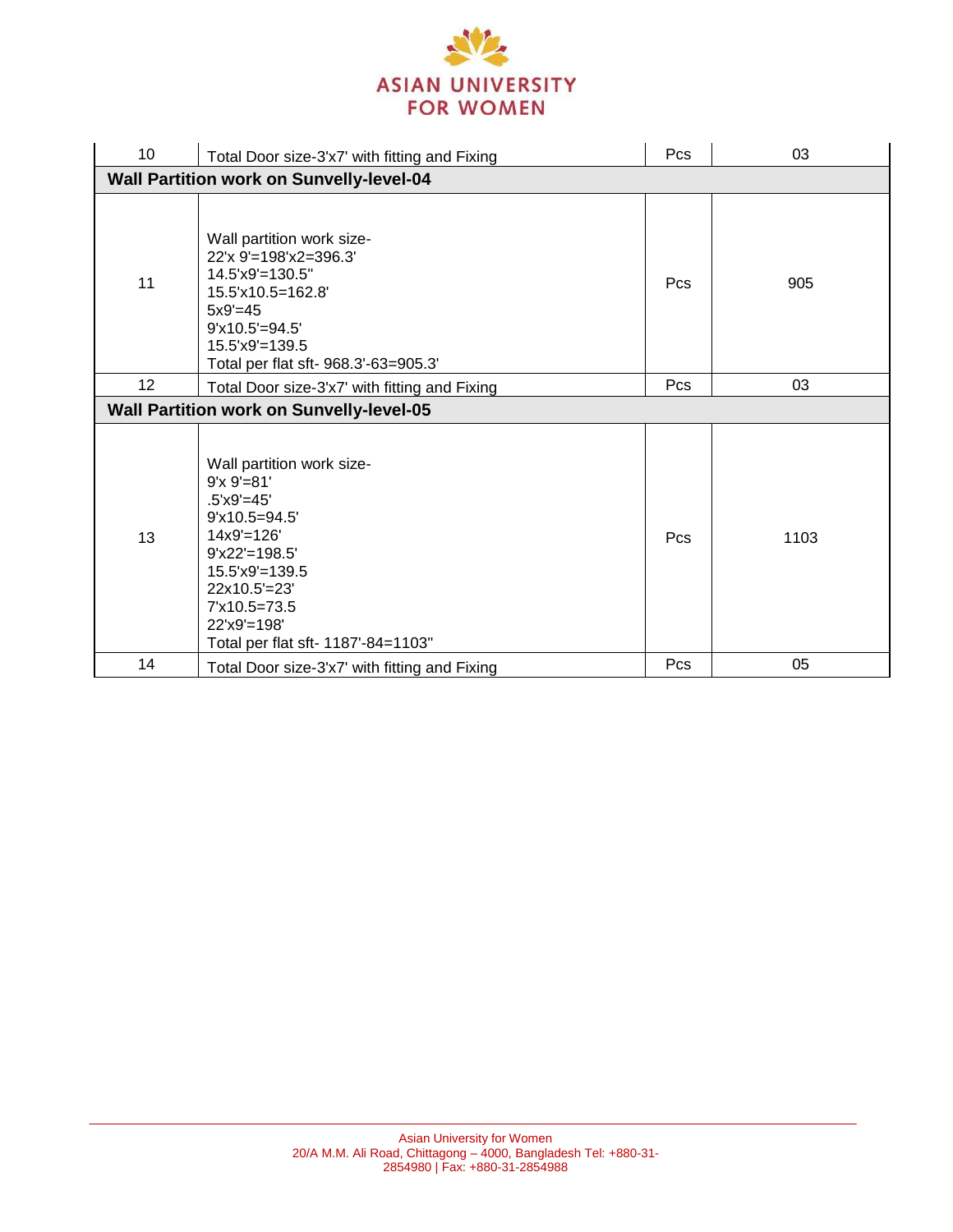

| <b>Continental Building 1</b>   |                                                                                                          |      |                          |
|---------------------------------|----------------------------------------------------------------------------------------------------------|------|--------------------------|
| SL. No.                         | <b>Description</b>                                                                                       | Unit | <b>Quantity Required</b> |
|                                 | <b>A-UNIT TOTAL APARTMENT-5</b>                                                                          |      |                          |
| 01                              | Wall partition work size-<br>$9.5''x14.5'=137.75$<br>$8'x13.5" = 108-21=87$<br>Total per flat sft-224.75 | Sft  | 1124                     |
| 02                              | Total Door size-3'x7' with fitting and Fixing                                                            | Pcs  | 05                       |
|                                 | <b>B-UNIT TOTAL APARTMENT-5</b>                                                                          |      |                          |
| 03                              | Wall partition work size-<br>$9.5$ "x $9.5$ '= $90.25$<br>$7'x8'=56-21=35$<br>Total per flat sft-125.25  | Sft  | 626                      |
| 04                              | Total Door size-3'x7' with fitting and Fixing                                                            | Pcs  | 05                       |
| <b>C-UNIT TOTAL APARTMENT-5</b> |                                                                                                          |      |                          |
| 05                              | Wall partition work size-<br>$9.5$ "x10.5'=99.75-21=78.75<br>Total per flat sft-78.75                    | Sft  | 394                      |
| 06                              | Total Door size-3'x7' with fitting and Fixing                                                            | Pcs  | 05                       |
| <b>D-UNIT TOTAL APARTMENT-5</b> |                                                                                                          |      |                          |
| 07                              | Wall partition work size-<br>$8'x7' = 56$<br>$8'x11=88-21=67$<br>Total per flat sft-123                  | Pcs  | 615                      |
| 08                              | Total Door size-3'x7' with fitting and Fixing                                                            | Pcs  | 05                       |

Information need to be submitted:

- a) Trade license
- b) Company details
- c) Delivery date
- d) Warranty/guarantee period where applicable.